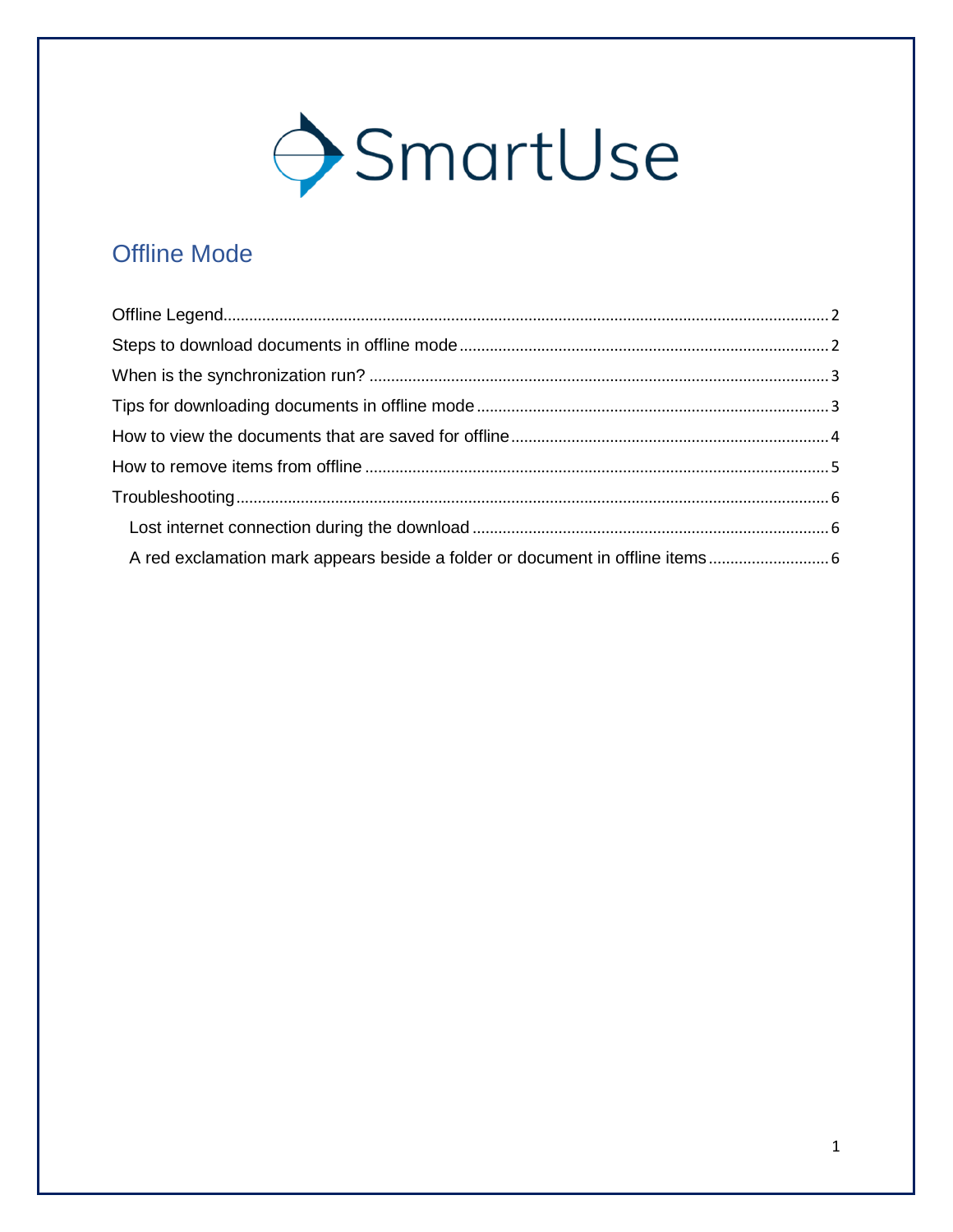<span id="page-1-1"></span><span id="page-1-0"></span>

#### Preparing offline synchronization.

5. The next screen will show you the progress of the documents that are being downloaded in offline mode, it is important to wait until all items have finished downloading. During the offline synchronization, you can continue to use the application but always keep it open.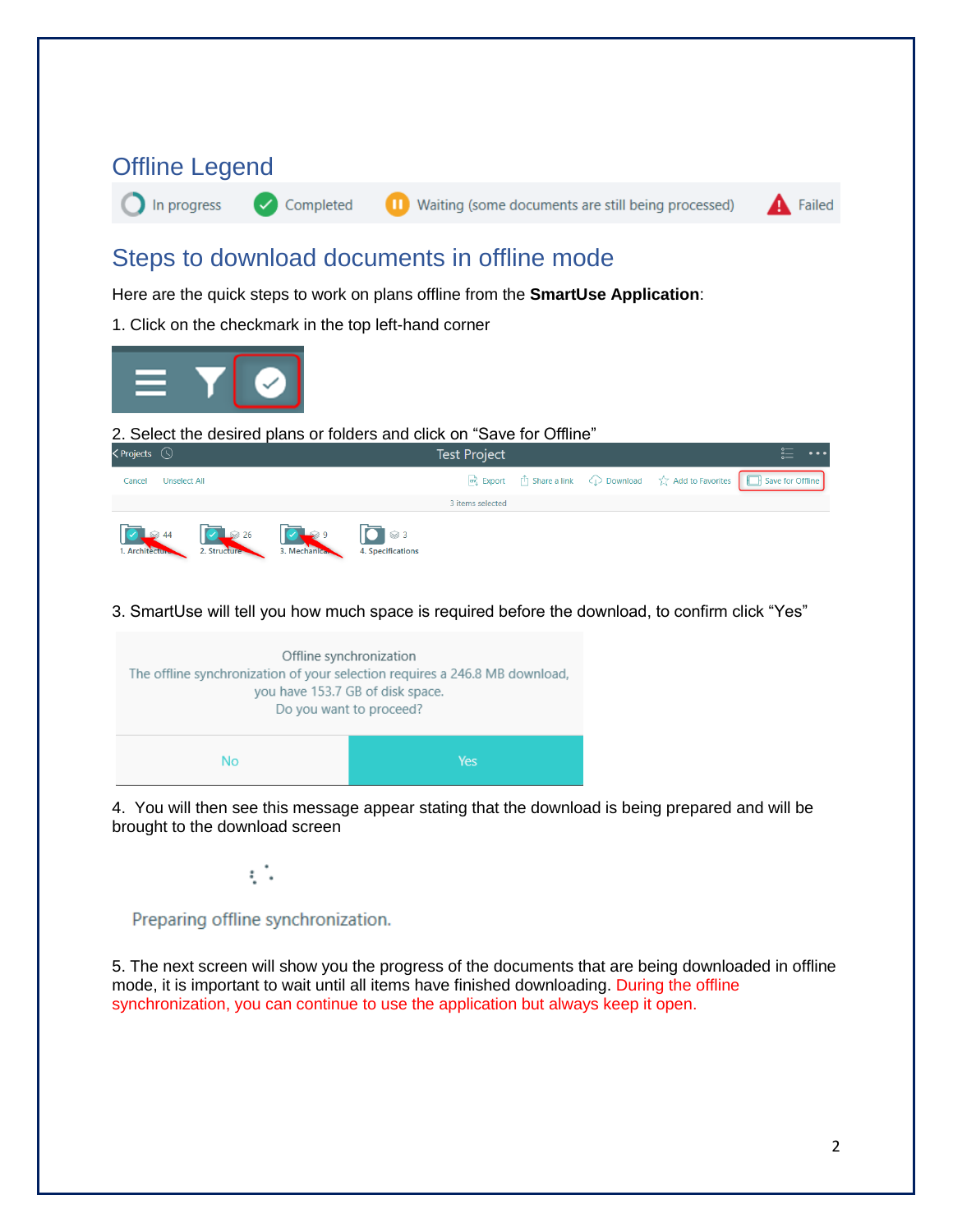| <projects< th=""><th><b>Offline Items</b></th><th></th><th></th><th>. .</th></projects<> | <b>Offline Items</b>                                                                                                                                |          |        | . . |
|------------------------------------------------------------------------------------------|-----------------------------------------------------------------------------------------------------------------------------------------------------|----------|--------|-----|
| $\overline{\phantom{a}}$                                                                 | Type here to search<br>Q                                                                                                                            |          |        |     |
|                                                                                          | 8 Items - 577.2 MB (Offline synchronization in progress)<br>During the offline synchronization, you can continue to use the app but don't close it. |          |        |     |
|                                                                                          | <b>Folders</b>                                                                                                                                      |          |        |     |
|                                                                                          | 1. Dessins / Drawings<br>81 Documents                                                                                                               | 174.6 MB |        |     |
|                                                                                          | 2. Addenda #1 / Addendum #1<br>1 Document                                                                                                           | 19.0 MB  |        |     |
|                                                                                          | 3. Spécifications / Specifications<br><b>15 Documents</b>                                                                                           | 26.8 MB  |        |     |
|                                                                                          | 4. Instructions<br>2 Documents                                                                                                                      | 3.8 MB   |        |     |
|                                                                                          | Completed<br>Waiting (some documents are still being processed)<br>In progress                                                                      |          | Failed |     |

6. All documents are offline once the green checkmark appears next to the folder or documents, the Wi-Fi connection can then be disconnected

## <span id="page-2-0"></span>When is the synchronization run?

- 1. When the application is reopened after it was closed
- 2. When the application is reopened after it was minimized
- 3. After 15 minutes if the application remains open
- 4. When connected to Wi-Fi, when browsing a folder after an interval of 2-3 minutes

### <span id="page-2-1"></span>Tips for downloading documents in offline mode

- It is recommended that all downloads been done while connected to Wi-Fi, certain cellular connections like 3G and LTE may not be strong enough
- The app needs to remain open during the download, if the app is closed or minimized this will affect the synchronization and, in some cases, will stop the download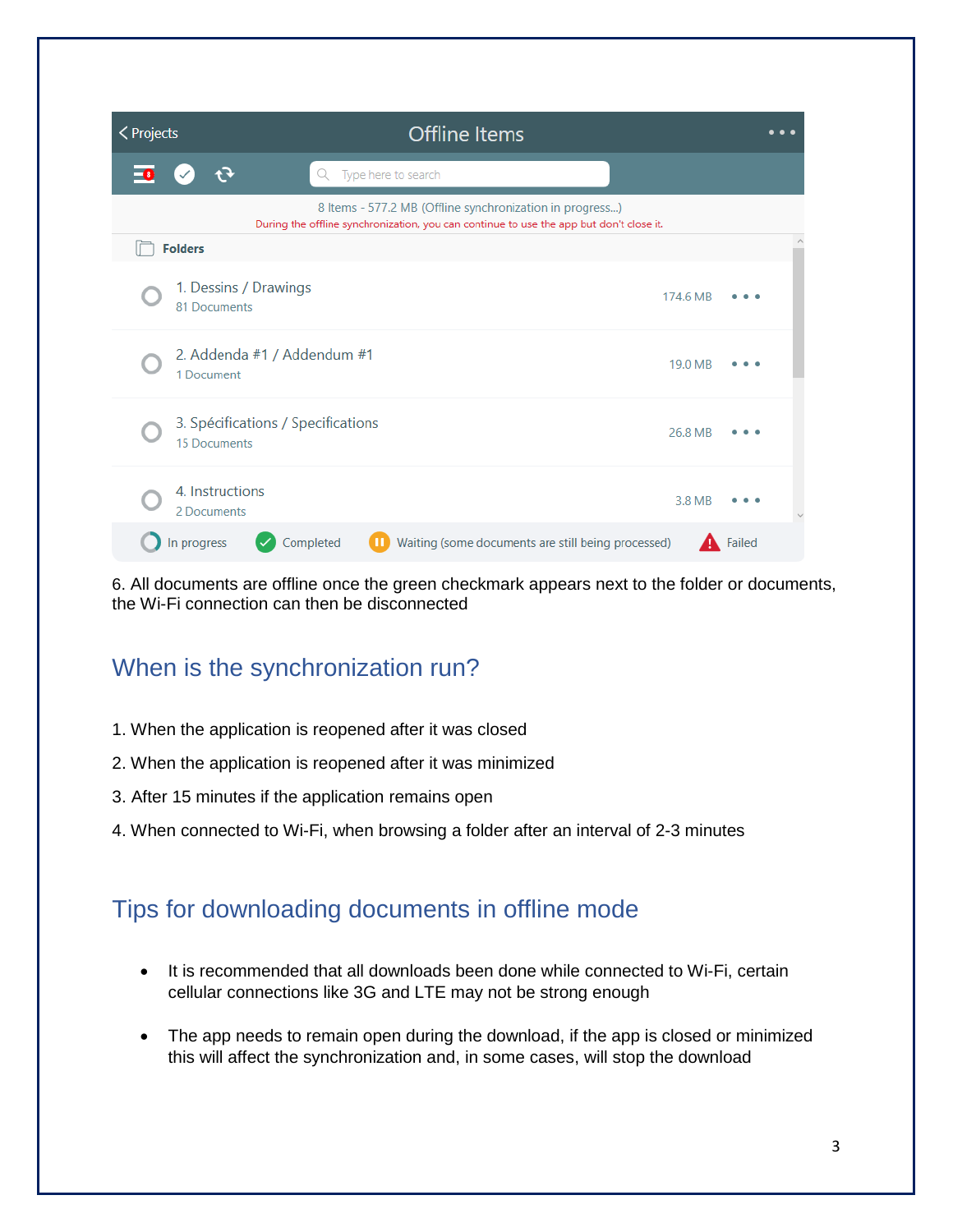• On iOS: Downloading will stop if the tablet goes to sleep (black screen). To prevent this, it is recommended to turn off the Auto-Lock during the download. To do so, go to **Settings > Display and Brightness> Auto Lock > Never**

| 11:14 AM Mon Nov 11        |                                 |                                                                                 |                                 | $943\%$              |
|----------------------------|---------------------------------|---------------------------------------------------------------------------------|---------------------------------|----------------------|
|                            | <b>Settings</b>                 |                                                                                 | <b>Display &amp; Brightness</b> |                      |
|                            | Do Not Disturb                  |                                                                                 |                                 |                      |
| Х                          | <b>Screen Time</b>              | APPEARANCE                                                                      |                                 |                      |
|                            |                                 | 9:41                                                                            | 9:41                            |                      |
| $\circ$                    | General                         |                                                                                 |                                 |                      |
| 8                          | <b>Control Center</b>           |                                                                                 |                                 |                      |
| AA                         | <b>Display &amp; Brightness</b> | Light                                                                           | Dark                            |                      |
| A.                         | Home Screen & Dock              |                                                                                 |                                 |                      |
| $\left( \mathbf{f}\right)$ | Accessibility                   | Automatic                                                                       |                                 |                      |
|                            | Wallpaper                       | <b>BRIGHTNESS</b>                                                               |                                 |                      |
|                            | Siri & Search                   | $\frac{1}{2}$                                                                   |                                 | $\frac{1}{\sqrt{2}}$ |
|                            | Touch ID & Passcode             |                                                                                 |                                 |                      |
| Battery                    |                                 | Night Shift                                                                     |                                 | Off $>$              |
| Privacy                    |                                 |                                                                                 |                                 |                      |
|                            |                                 | Auto-Lock                                                                       |                                 | 2 Minutes 2          |
| A                          | iTunes & App Store              | Lock / Unlock                                                                   |                                 |                      |
|                            | Wallet & Apple Pay              | Automatically lock and unlock your iPad when you close and open the iPad cover. |                                 |                      |
|                            |                                 | <b>Text Size</b>                                                                |                                 | S.                   |

### <span id="page-3-0"></span>How to view the documents that are saved for offline

1. To view your offline items, click on the menu (1) and then offline items (2). Any items previously put offline will appear.

| < Projects |               |   |
|------------|---------------|---|
|            |               |   |
|            | Documents     |   |
|            | Favorites     |   |
| Ы          | Offline Items | 2 |

2. Please note that as soon as the device connects to Wifi, the plans will sync automatically and will reflect any changes or annotations.

3. Any new revisions/documents already offline will automatically be put up to date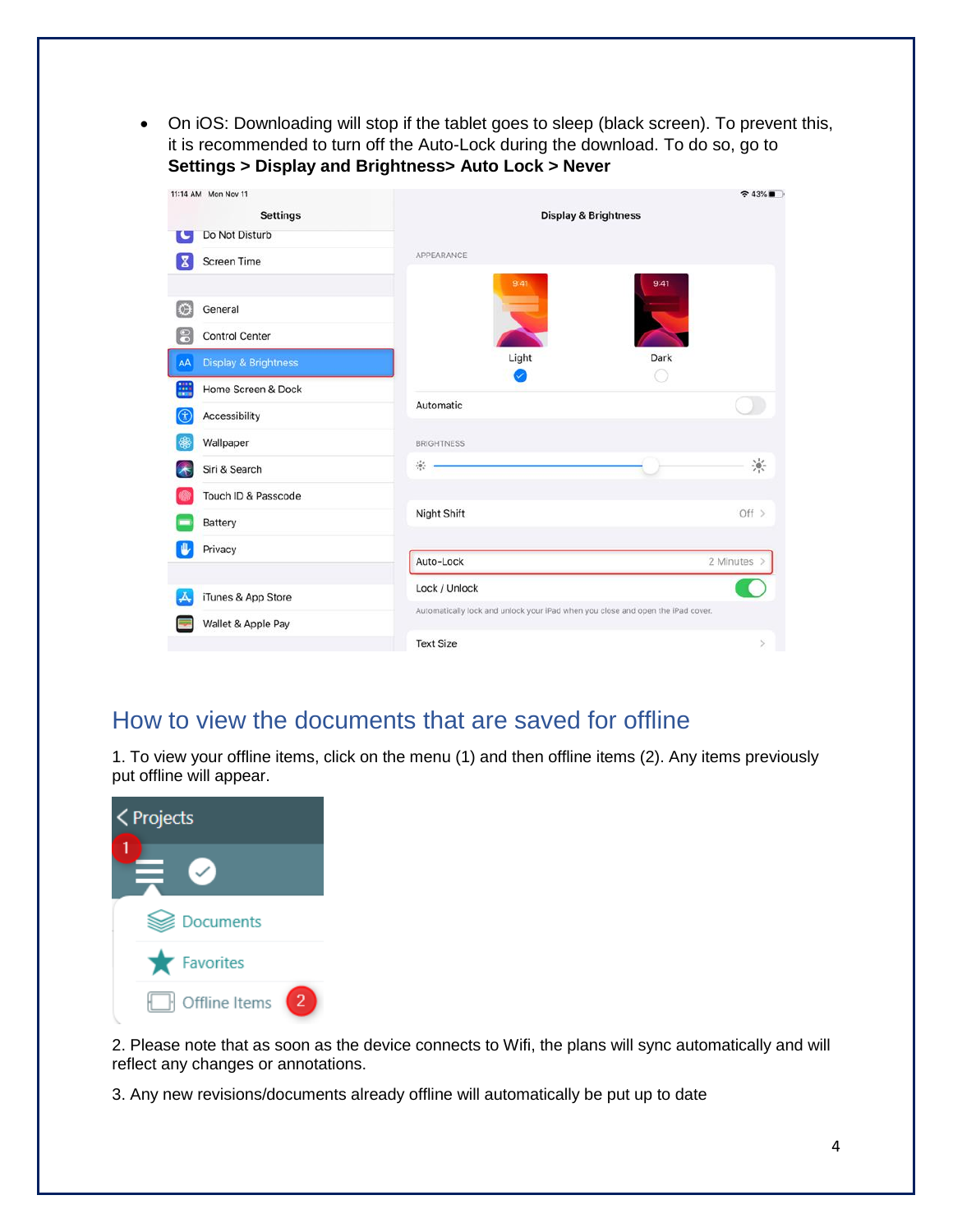# <span id="page-4-0"></span>How to remove items from offline

1. From within your project, click the 3 lines menu on the left and select **Offline Items**



2. Click on the check mark to open a box to select which items you want to remove from offline



3. You can choose to **Select All** (1) or select individual documents one by one (2)



4. Once you have selected the desired documents click **Remove from offline**